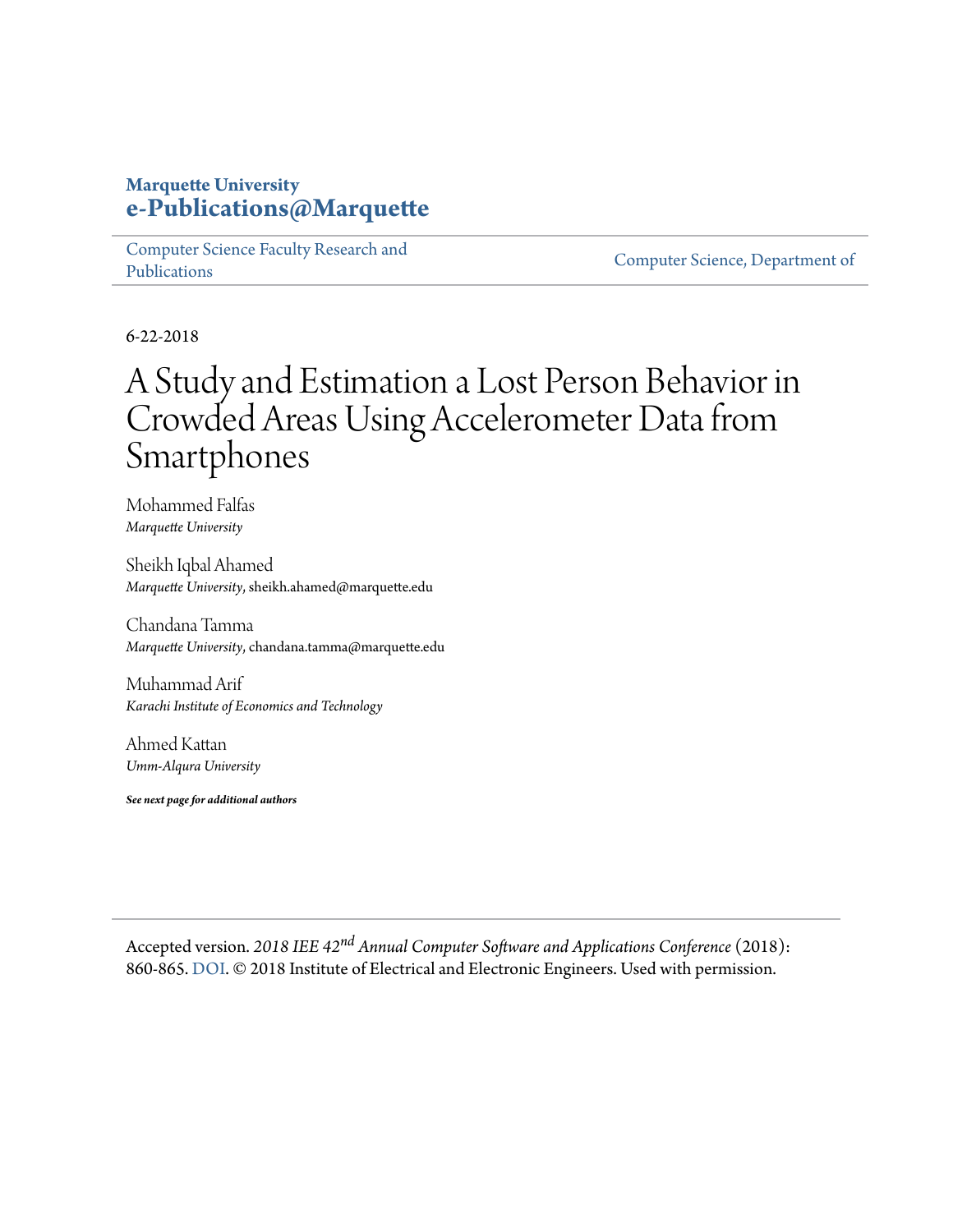#### **Authors**

Mohammed Falfas, Sheikh Iqbal Ahamed, Chandana Tamma, Muhammad Arif, Ahmed Kattan, and William Chu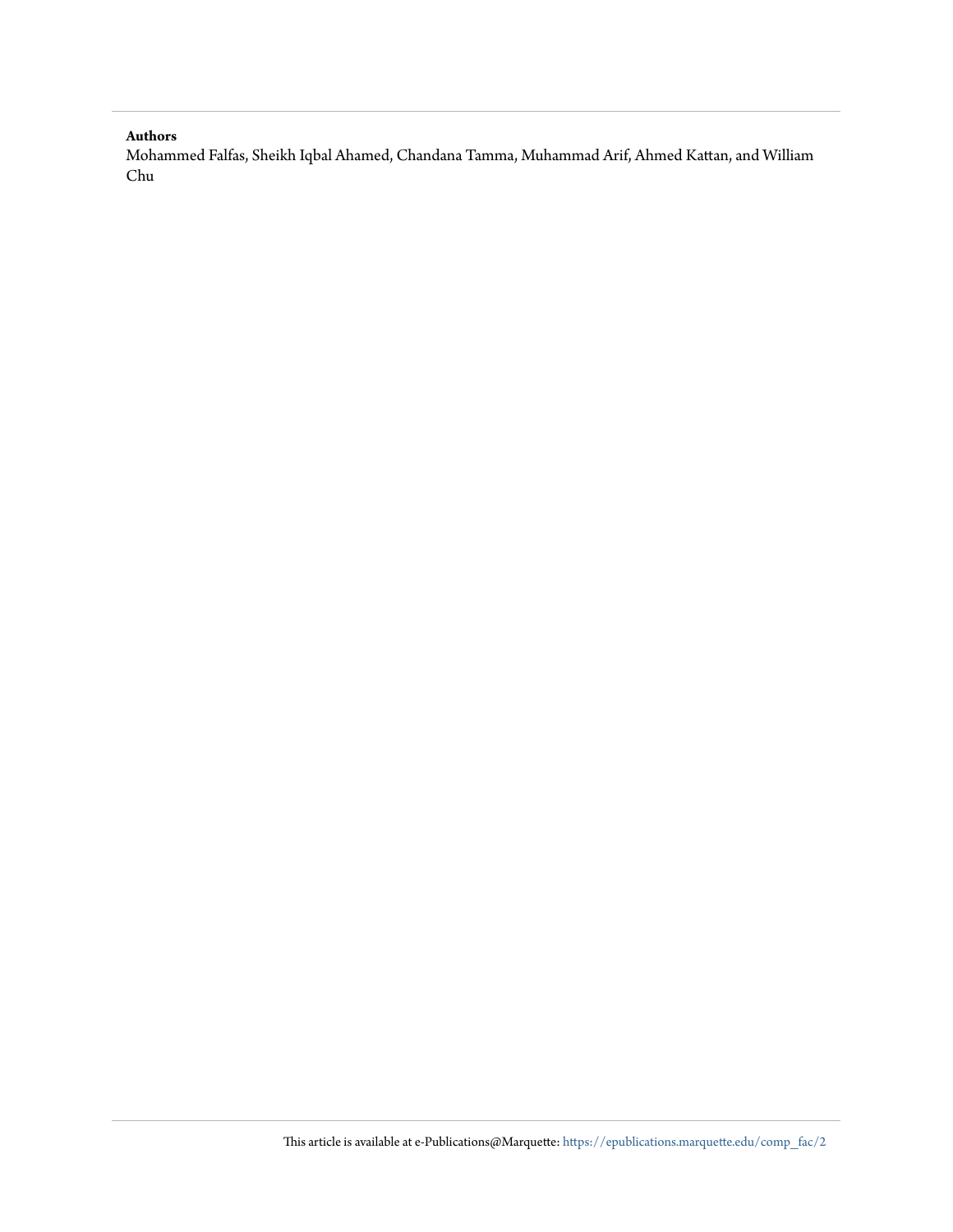#### **Marquette University**

## **e-Publications@Marquette**

## *Computer Science Faculty Research and Publications/College of Arts and Science*

*This paper is NOT THE PUBLISHED VERSION;* **but the author's final, peer-reviewed manuscript.** The published version may be accessed by following the link in the citation below.

*[2018 IEE 42nd Annual Computer Software and Applications Conference* (2018): 860-865. [DOI.](https://dx.doi.org/10.1109/COMPSAC.2018.00149) This article is © [Institute of Electrical and Electronic Engineers] and permission has been granted for this version to appear in [e-Publications@Marquette.](http://epublications.marquette.edu/) [[Institute of Electrical and Electronic Engineers] does not grant permission for this article to be further copied/distributed or hosted elsewhere without the express permission from [[Institute of Electrical and Electronic Engineers].

# A Study and Estimation a Lost Person Behavior in Crowded Areas Using Accelerometer Data from Smartphones

Mohammed Balfas Department of Mathematics, Statistics, and Computer Science Marquette University Sheikh Iqbal Ahamed Department of Mathematics, Statistics, and Computer Science Marquette University Chandana Tamma Department of Mathematics, Statistics, and Computer Science Marquette University Muhammad Arif Electrical Engineering Department Karachi Institute of Economics and Technology Karachi, Pakistan Ahmed J. Kattan Department of Computer Science, Umm Al-Qura University Makkah, Saudi Arabia William Chu Tunghai University, Taiwan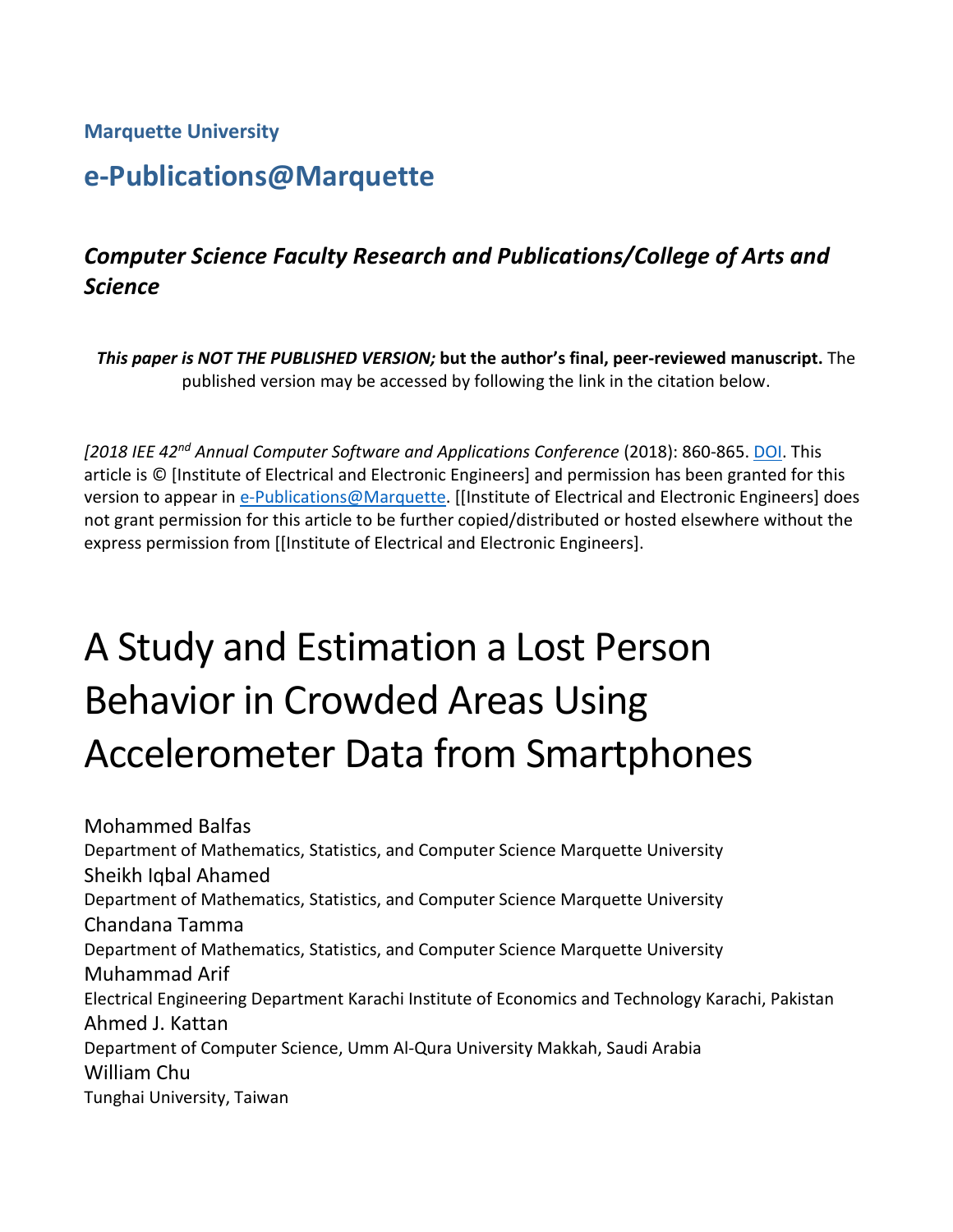## Abstract:

As smartphones become more popular, applications are being developed with new and innovative ways to solve problems in the day-to-day lives of users. One area of smartphone technology that has been developed in recent years is human activity recognition (HAR). This technology uses various sensors that are built into the smartphone to sense a person's activity in real time. Applications that incorporate HAR can be used to track a person's movements and are very useful in areas such as health care. We use this type of motion sensing technology, specifically, using data collected from the accelerometer sensor. The purpose of this study is to study and estimate the person who may become lost in a crowded area. The application is capable of estimating the movements of people in a crowded area, and whether or not the person is lost in a crowded area based on his/her movements as detected by the smartphone. This will be a great benefit to anyone interested in crowd management strategies. In this paper, we review related literature and research that has given us the basis for our own research. We also detail research on lost person behavior. We looked at the typical movements a person will likely make when he/she is lost and used these movements to indicate lost person behavior. We then evaluate and describe the creation of the application, all of its components, and the testing process.

#### **Author Keywords**

• [Human Activity Recognition \(HAR\), Lost Person Behavior and Psychology, Inertial Tracking, Mobile](https://ieeexplore.ieee.org/search/searchresult.jsp?matchBoolean=true&queryText=%22Index%20Terms%22:Human%20Activity%20Recognition%20HAR,%20Lost%20Person%20Behavior%20and%20Psychology,%20Inertial%20Tracking,%20Mobile%20Computing,%20Ubiquitous%20Computing,%20Hajj%20Smartphones&newsearch=true)  [Computing, Ubiquitous Computing, Hajj Smartphones](https://ieeexplore.ieee.org/search/searchresult.jsp?matchBoolean=true&queryText=%22Index%20Terms%22:Human%20Activity%20Recognition%20HAR,%20Lost%20Person%20Behavior%20and%20Psychology,%20Inertial%20Tracking,%20Mobile%20Computing,%20Ubiquitous%20Computing,%20Hajj%20Smartphones&newsearch=true)

## SECTION I. Introduction

Imagine a person who becomes lost in crowded areas, such as on the Hajj pilgrimage among upwards of two million people in Makkah. Each year, millions of people from all over the world make the pilgrimage to the holy city of Makkah, and the number only continues to increase every year [2]. This is an important spiritual ritual for people who follow Islam. The area at Makkah is small, and the number of attendees increases year after year, which has created an ongoing and ever-increasing problem of crowd management [2]. One specific issue that needs to be addressed is that people become lost in the crowd. Ground personnel are overworked already, and it is costly to continuously hire more personnel to track and find missing pilgrims. Therefore, we are looking for a more effective approach to this issue.

Sensors have been used in a variety of ways to detect human activity [4] [6] [7] for some time now. In recent years, phrenology has become more advanced, especially in the use of smartphone applications. Human activity monitoring technology can be applied to a variety of fields and can also be used for the average consumer product. However, it is presently of most use in the areas of healthcare and assisted living [6] [7]. Sensor technology refers to software that can recognize and track human activity. Smartphones are an ideal platform for this technology as they already contain several sensors capable of detecting human movement and are also capable of detecting location via mapping applications [8]. Millions of people carry a smartphone on a regular basis, so it makes sense to further develop sensor technology for a smartphone application [6].

Human activity recognition is the motivation behind all these advancements in technology. Applications that can detect human movement and location take a raw sensor reading and can then predict human motion and activity [10]. Most smartphones already contain the sensors necessary to detect human motion, such as accelerometers, gyroscope, GPS, light sensors, temperature sensors, etc. [3]. Typical activities that can be detected using a smartphone with these sensors include walking, jogging, sitting, etc. Motion sensors are already used for a variety of other smartphone applications as well. For example, a game might track reading from a device's gravity sensor to infer complex user gestures and motions, such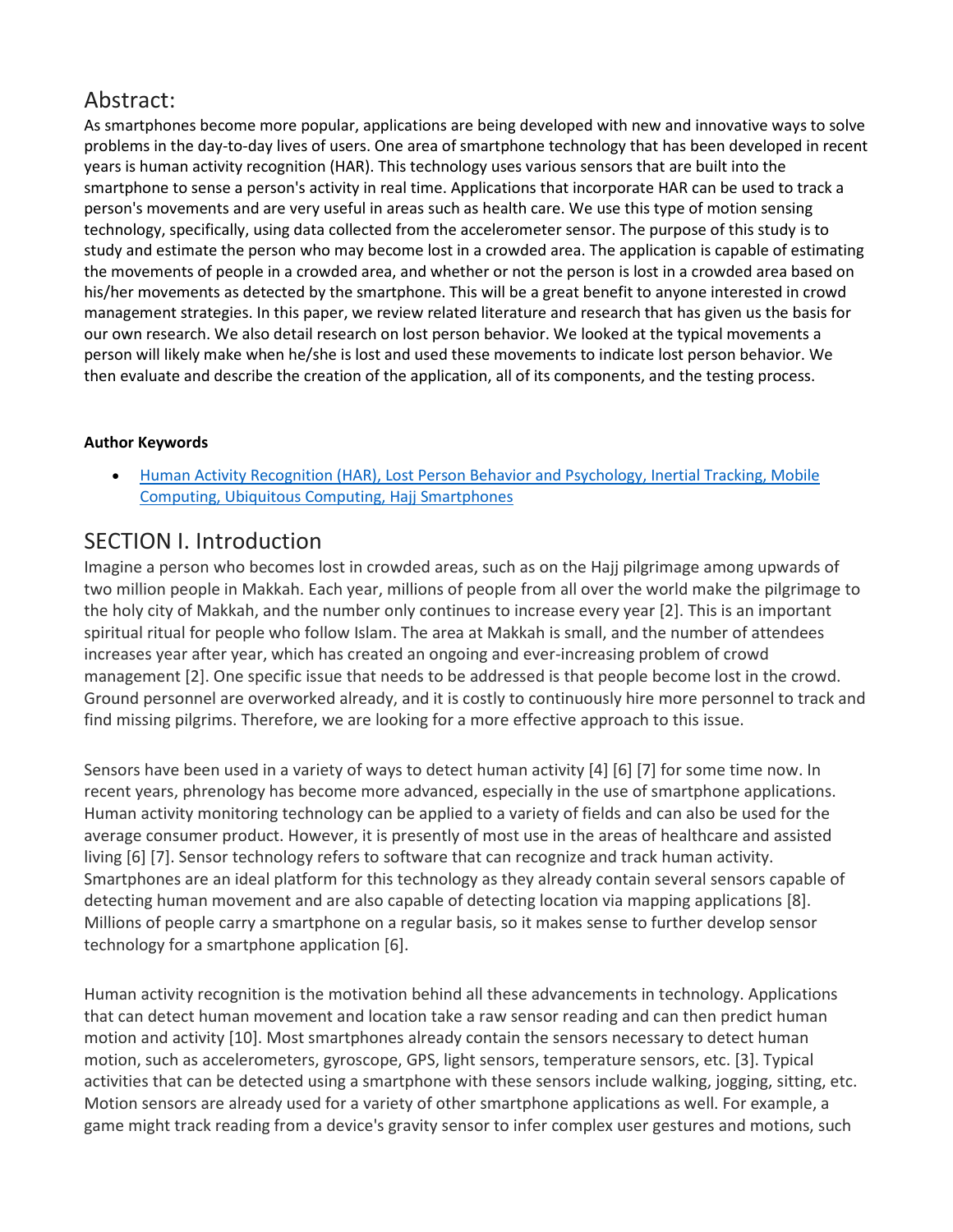as tilt, shake, rotation, or swing [3]. Also, applications can be created to locate people who become lost [2]. Due to the low cost of development, smartphone applications have become the leading technology used for human motion and activity recognition [8].

Our solution to the issue of studying and identify lost people in crowded areas is a smartphone application. The application can track a person's movements and activities right on his/her smartphone and display an alert on the screen which might be useful to add a feature sending SOS (Save Our Souls) if the person is displaying unusual behavior, specifically behavior that is indicative of a lost person.

To create this application, we first looked at lost person behavior. What motions or actions would indicate that a person is lost? We looked at psychological studies as well as guidelines from search and rescue teams to understand what a person typically does when he/she becomes lost. We found several activities that indicate a lost person: running/jogging, falling, and moving randomly without a specific direction and also speed [5].

The goal is to create a system that helps people with:

- Recognition of various activities
- Estimation of the behavior of the lost person
- Detection of a person who might be lost very quickly
- Avoiding medical emergencies

The rest of the paper is organized as follows. Section 2 describes the main motivations for our system. Section 3 shows the background of lost person behavior and psychology in crowded areas. Section 4 discusses existing and related works. Section 5 presents the system development. In Section 6 concludes with a discussion of our results.

#### SECTION II. Motivation

To further explore our motivation, we offer the following scenarios.

#### A. Scenario 1: Where am I?

For a first-time traveler, or even a seasoned traveler, it is easy to get lost in an unfamiliar city. This issue is further complicated if there are large crowds. Imagine a crowded city street in Makkah during the Hajj when millions of pilgrims visit at the same time. During the time of pilgrimage, there can be about 4 million people in an area that is only 460 square miles [2].

#### B. Scenario 2: Where are My Family Members?

Usually, people travel with at least one other person, often a family member. It is also common for an entire family to travel together, or a group of friends to travel together. One of the biggest challenges of traveling in a group is keeping the group all together as you move from place to place. It is very common in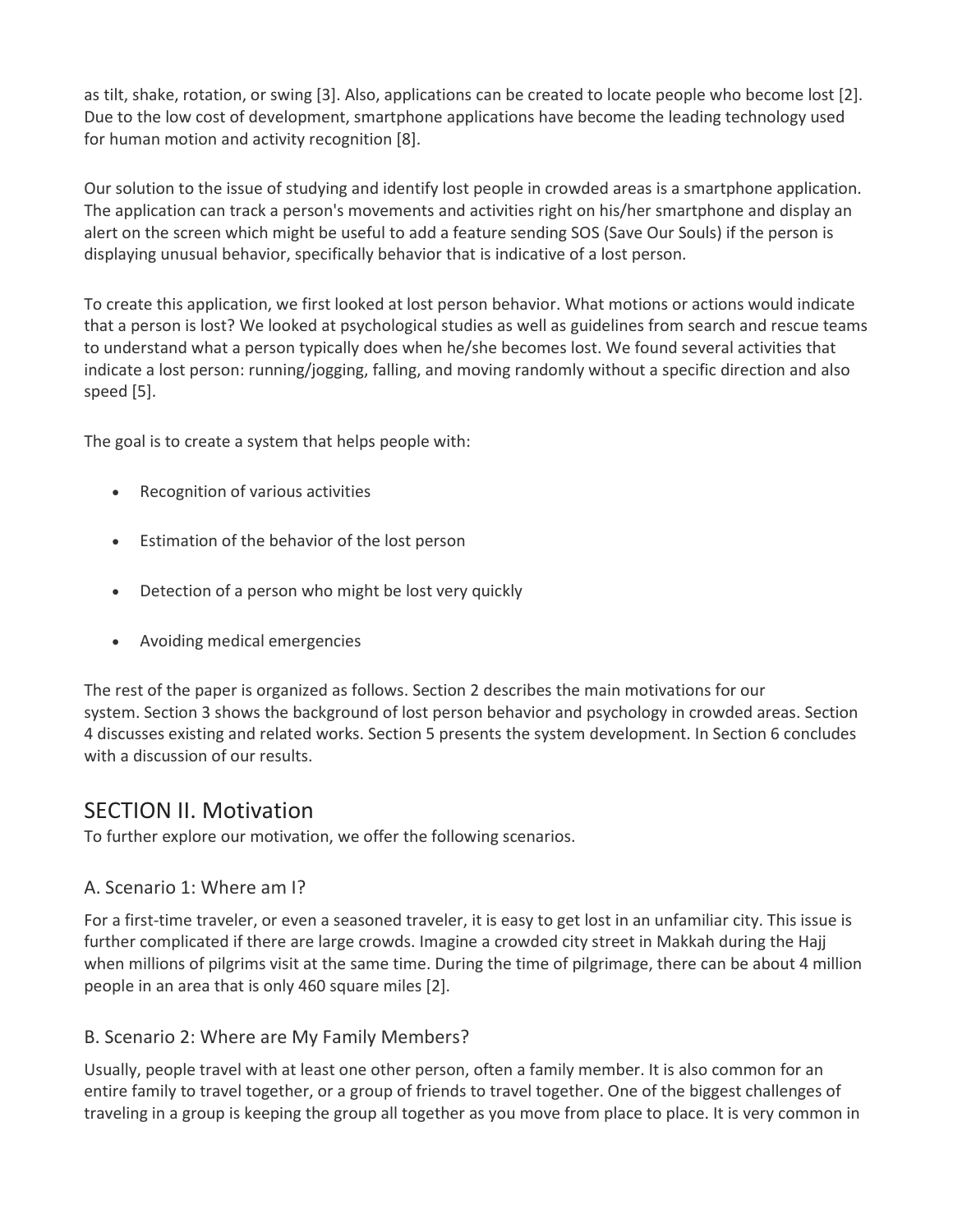crowded areas that family or group members may wander apart due to numerous reasons. If there is a huge moving crowd, it can be nearly impossible for the family or group members to re-unite.

All these problems continue to arise ever more each year. Thus, new technology is needed to quickly and easily track the behavior and movements of a lost person in a crowded area [1]. The smartphone application we propose is meant to help in these exact scenarios, and other similar scenarios as well [1]. The use of the application may also be extended to apply to other situations and in other cities with a similar issue of lost persons in crowded areas.

## SECTION III. Background

#### A. Lost Person Behavior and Psychology in Crowded Areas

The psychology and typical behavior of a lost person in a crowded area can be useful in developing an application that will aid searchers in estimating the movements of the lost person. It is important to understand what typical behavior looks like so that searchers and family members will know when the person is behaving typically versus when the person is behaving abnormally, which would indicate that something is wrong, such as a possible accident.

It may seem logical to travel in one direction, but most people, when lost, move around in a random pattern [5]. Some people will attempt to follow a trail or a familiar route, but research indicates that 62% of people will leave the trail [13]. "Totally confused, and usually experiencing high emotional arousal, the lost person moves around randomly, following the path of least resistance, with no apparent purpose" [5:8]. This indicates that people will move randomly when they are lost, not along a straight line such trial or clear route. If random movements are detected, it is an indicator that the person may be lost.

Another common response of lost persons who are attempting to find their way is known as route traveling or "trail running" [5] [14]. The person finds some sort of trail or path and runs down the trail but lacks a sense of direction. They could choose to go either way down the path. People will stay on a trail and continue to run even if they are not convinced that they are heading in the right direction [13]. "This is usually an ineffective method of reorientation, shown most often by school-aged children under 12 years of age" [5:8]. The behavior of running in a linear pattern, but not necessarily the right direction, is therefore another indicator of lost person behavior. If the sensors can detect that the person starts to run or jog, seemingly at random, this would be a good indication that the person is lost and is exhibiting typical lost person behavior.

Another behavior that may indicate a person is lost is called "view finding" [5]. The person will move around in attempt to find a better view of the area. "The lost person attempts to gain a position of height to view landmarks in the distance by climbing a hill, ridge or tree" [5:9]. This movement can create a random path of travel; not following a path or logical direction. "Many people will ignore a trail and follow their own logic based on line of sight" [5:2]. In a crowd, the person would move left, right, forward, and backward in attempt to see around or between the people of the crowd. The person would be attempting to see past the other people who are blocking the view in front of him to catch a glimpse of his family members or other members of his travel group. Therefore, if the accelerometer sensors pick up a random pattern, that would indicate that the person is moving in a way typical to a lost person who is perhaps attempting to find a view.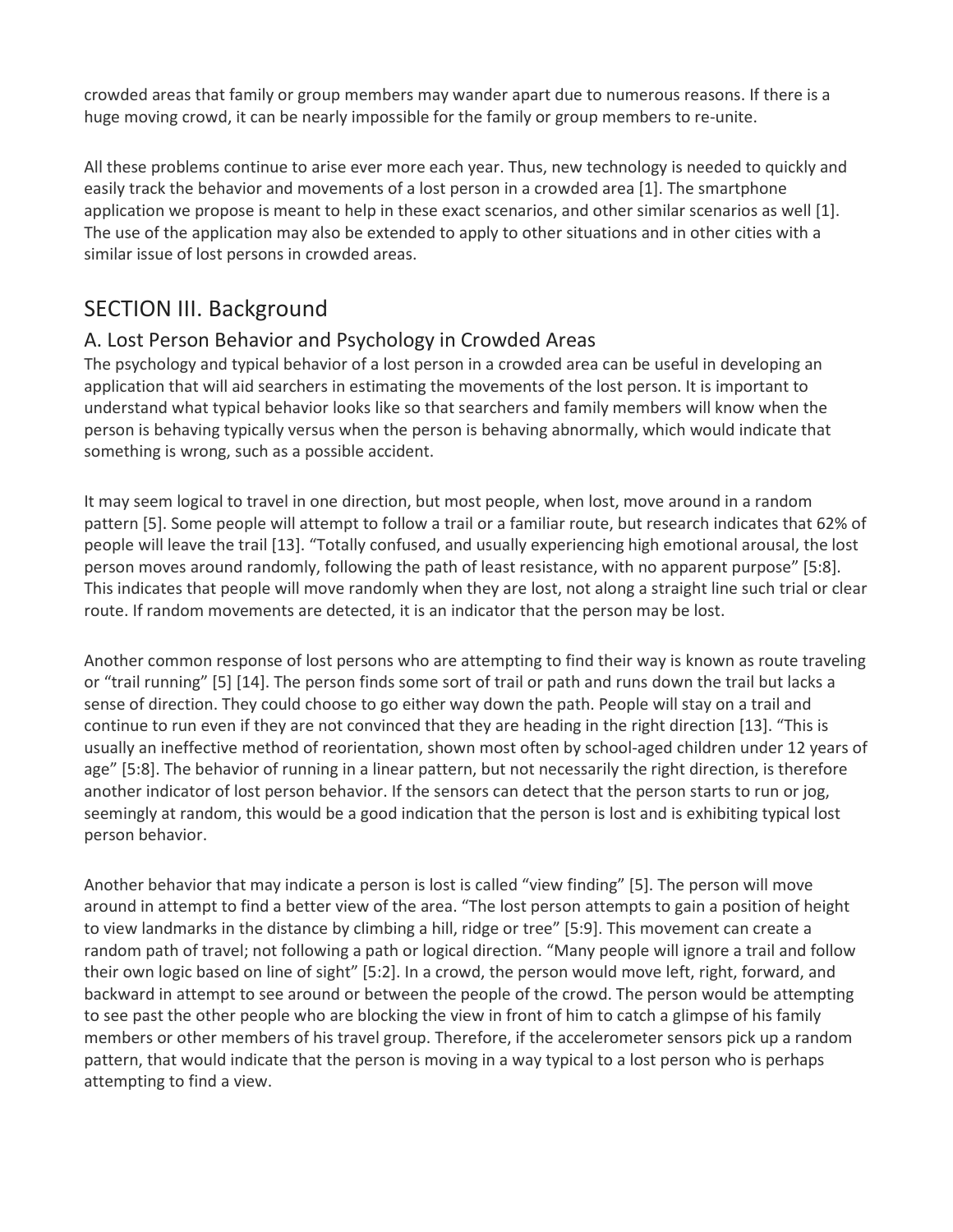Finally, if the accelerometer application senses that the person has fallen, that would indicate not only that the person is lost, but also that the person may be in some danger. Even though most people who are lost will travel rather than staying put, by the time that they are found, especially if the search lasts more than 24 hours, the person is usually found in a stationary position [5] [14]. "This is usually because they are fatigued, asleep, or unconscious" [5:10]. The longer the person is lost, especially after 24 hours, the greater the danger becomes.

#### B. Risk of Lost Person

Whenever a person is lost, some type of action is required. There are many risks associated with becoming lost - it can be a dangerous situation. Even if the situation is not a medical emergency, the lost person can experience fear and panic, so it is important to find the person as quickly as possible [13]. Children, age 7– 12, are at a higher risk. Children of this age are much more likely to become confused and upset, even panicked, when they realize they are lost. They frequently resort to "trail running" meaning to run a long distance on a straight path, and can travel much farther than younger children in this way [14].

## SECTION IV. Related Works

#### A. Sensors for Detecting Human Activity

Our paper is based on previous research on the topic of human activity recognition (HAR). The earlier research on this topic revolved around wearable devices. Also, the earlier models were dependent on external hardware to analyze the data [11]. Casale et al. used a wearable device to obtain 94% accuracy in human activity recognition based on accelerometer data [11]. Nishkam and Nikhil used a triaxial accelerometer to track human activity and focused on differentiating between eight separate activities or movements [15]. They found that certain activities had a high accuracy of recognition, such as standing versus running. Certain activities have a lower rate of accuracy - they were difficult to distinguish - such as running up the stairs versus running down the stairs [15]. All this research was based on a device placed externally on a person and the use of an external or additional platform to analyze the data collected from the device.

The use of accelerometers has allowed researchers to develop HAR. Accelerometers and microphones were used in a recognition system developed by Lester et al. [16]. Manniani and Sabitini proposed using multiple accelerometers along with separating the dynamic motion component from the gravity components, which led to a high level of accuracy in accelerometer data [17]. Casale et. al. studied movement pattern recognition from accelerometer data, also using a wearable, external device [11].

Many projects are like our own in the use of sensors to detect and monitor human activities. It is interesting to note that the same technology is used to track the movement of animals, for example, endangered species [13]. Several studies apply activity recognition technology in novel ways when looking at animals; however, it does not directly apply to our study, as our research will focus on humans.

Our research focuses on a specific area of human activity recognition technology for a very specific use. Most of the prior research uses HAR to detect daily activities (up/down stairs, walking, etc.). Our research is focused on detecting a very specific type of activity that would not occur in daily life but would occur in a special circumstance - lost person behavior. We will use the prior research on HAR and apply it to detecting behaviors specific to lost persons. This technology will help to prevent potentially dangerous situations.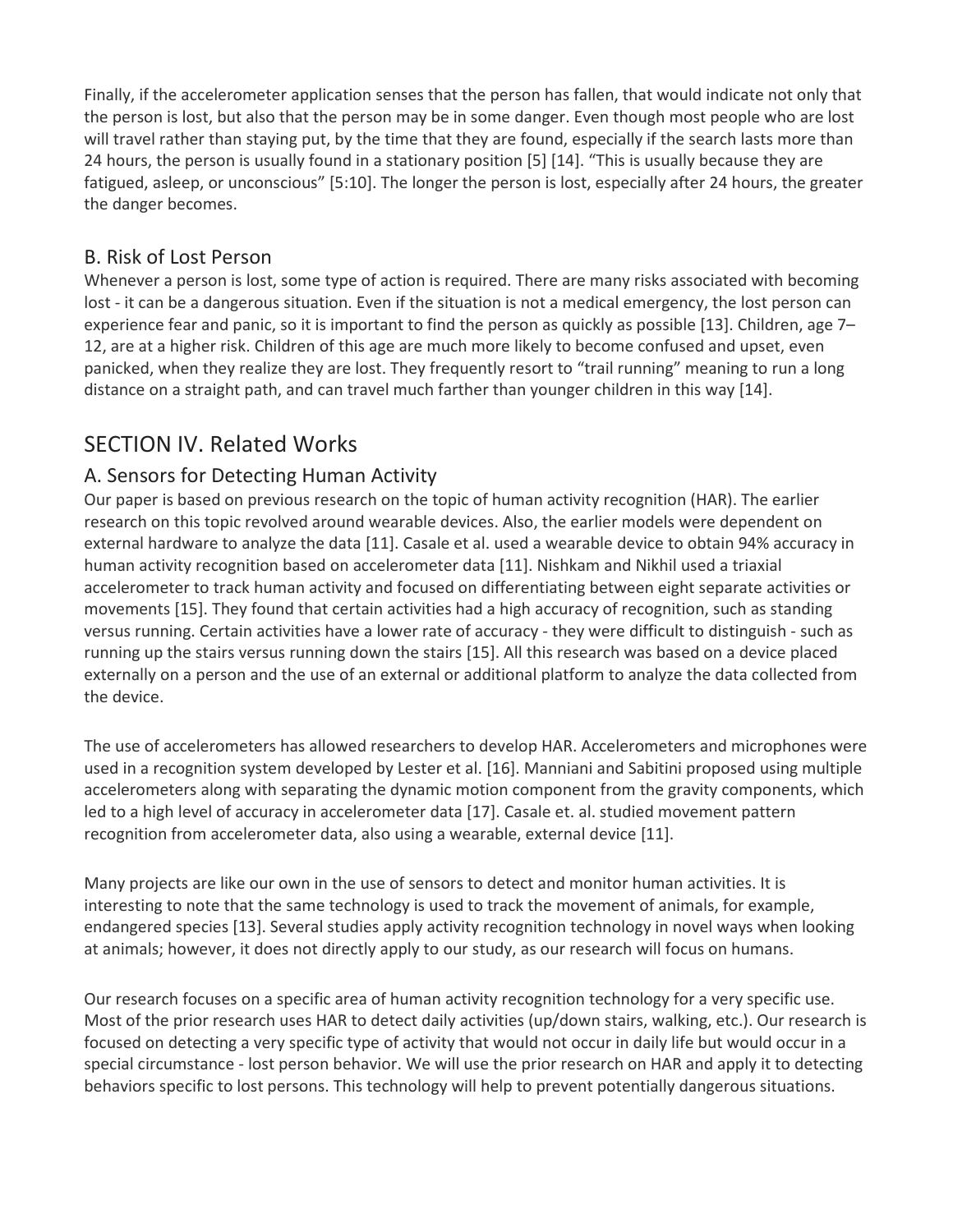#### B. Lost Person Behavior and Psychology in Crowded Areas

To apply our research to meet the objective, it is necessary to study the behaviors of lost people in crowded areas. Previous research gives a basis of everyday activities tracking using HAR technology. However, we need to study abnormal activities, specifically the activities that can indicate that a person is lost.

Previous research on lost persons is mostly focused on search and rescue [14]. It did not have the goal of developing a smartphone application to detect the behavior of the lost person. However, the previous research does give many insights that are valuable in recognizing how a person who is lost is likely to behave. The main resource used in our research to gain the necessary background knowledge is "Lost Person Behavior" by Kenneth Hill [5]. Hill studied the psychology that underlies the behaviors that people exhibit when they become lost. Although each person is individual, there are many similarities that stem from human nature and psychology, that most people will exhibit when they become lost. For example, it is best for search and rescue teams if the lost person remains in one spot [5]. Hill discovered that contrary to this advice, people very rarely stay in one spot when they become lost; they feel compelled to move and try to find their way back [5].

Much research exists concerning search and rescue of lost persons. Hill [5] presents a guide for locating lost people - a search and rescue guide, which focuses on searching in urban areas, as opposed to a general search. This research [5] is very useful for gaining background information about lost person behavior but does not directly relate to the development of the smartphone application. The research on search and rescue also does not focus on people who are lost in crowded areas; they are more general information about lost persons.

Our research will combine what we know about the behavior of lost persons in a crowded area with the HAR technology that is already present, along with the use of the accelerometer built into an Android smartphone. Each of these aspects is present in previous research. Our system will combine all these aspects into a single application that will accomplish the main objective of detecting when a person becomes lost in a crowded area at the Hajj, based on HAR technology.

#### C. Algorithm

Several related works [6] [12] have used different types of algorithms to analyze and synthesize data. For our study, we used Decision Trees Algorithm. This algorithm has several types of algorithms within the system, but for our research we used just the J48 algorithm. Other researchers who are also studying HAR and analyzing the data have chosen to use a variety of available algorithms such as Random Forest, Reduced Error Pruning, LogitBoost, Bayes Network-Nearest-Neighbor [31]. These are all examples that can be used. For our research, we had to choose which algorithm to use and chose the J48 Decision Tree. We found that this algorithm was the most accurate for our purpose, based on the cross-validation model [20]. Also, the output source code generated from J48 is in Java, which works well for our purposes [20].

There are several data mining methods to choose from. Bhargava et. al. [7] explain data mining and Weka, which stands for Waikato environment for knowledge analysis. Weka is freely available online and was developed by the University of Waikato in New Zealand [10] [4]. This system allows users to freely access machine learning algorithms and state of the art data mining systems [4]. Data mining allows a user to extract useful information from a large volume of data. Various techniques for data mining are available on Weka, including association, filtering, clustering, classification, regression, etc. [14]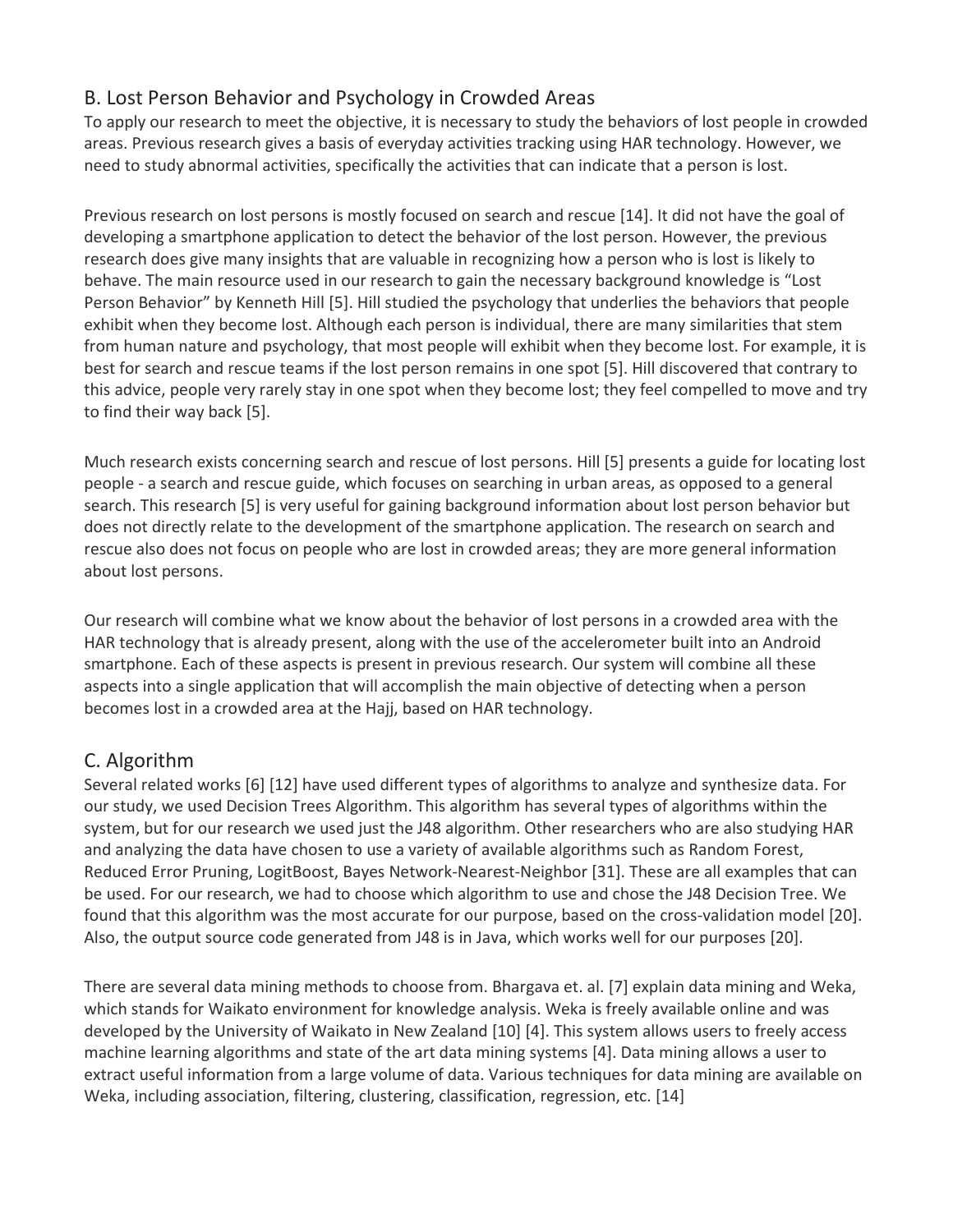J48 is a specific decision tree algorithm that was developed by Ross Quinlan [20]. It is commonly used for activity recognition research. The decision tree algorithm, with classifiers J48 can be executed on a workstation platform, or right on a user's smartphone [20]. For our study, we chose to streamline the application by executing the algorithm right on the Android smartphone.

## SECTION V. Development of the System

The overall goal when collecting and analyzing the data is to recognize patterns that will indicate the physical activities of a person carrying the Android smartphone. The goal is to label activities based on the analysis of the accelerometer data which include: standing, running, walking, jogging, and moving randomly. Next, we aim to recognize and differentiate certain activity patterns - running/jogging, moving randomly, and falling from the other activities on the premise that these specific motions simulate the typical movements of a person who has become lost. To analyze and synthesize the data, we developed a sensor data collection application dedicated to this research. The system has been designed and implemented using four steps - data collection, feature selection, classification, and recognition of activity as shown in Figure 1.



**Figure 1** Human activity recognition

#### A. Data Collection Procedure

The primary goal here was to analyze the accelerometer data from multiple motor activities such as standing, running, walking, jogging and moving randomly. After the development of the application for Android, the next phase of the study involved collecting data with the use of the application. Five devices, all of which were operated by Android, were used to collect data throughout the experiment during the day. Ten members of Ubicomp Lab at Marquette University were used to collect the experiment data. The subjects ranged in age from 24 to 36 years old. All five devices were held horizontally in the palm of each subject's hand during the experiment. Five types of activity were recorded with experimental data including: standing, walking, running/jogging, falling, and moving randomly.

The basic assumption behind the experiment was very important. This assumption was that in crowded areas, to collect moving randomly and waking data, we were using our application for collecting these activities after the basketball match end which was crowded event. The subjects were walking and moving together. Also, the other activities we were collecting in our lab. You will see that if the person displays any of the other activities - running/jogging, moving randomly or falling down - the system will detect this activity. Our main hypothesis is that the system will be able to differentiate between each activity; then we will classify according to normal behavior or movement versus behavior and movements that would indicate a lost person.

#### B. Feature Extraction

The magnitude of each activity was calculated from the raw accelerometer data that was obtained during the data collection process. The calculations were made for each activity on each smartphone. The data was then extracted for further analysis. The ARFF format consists of two sections: a header section and a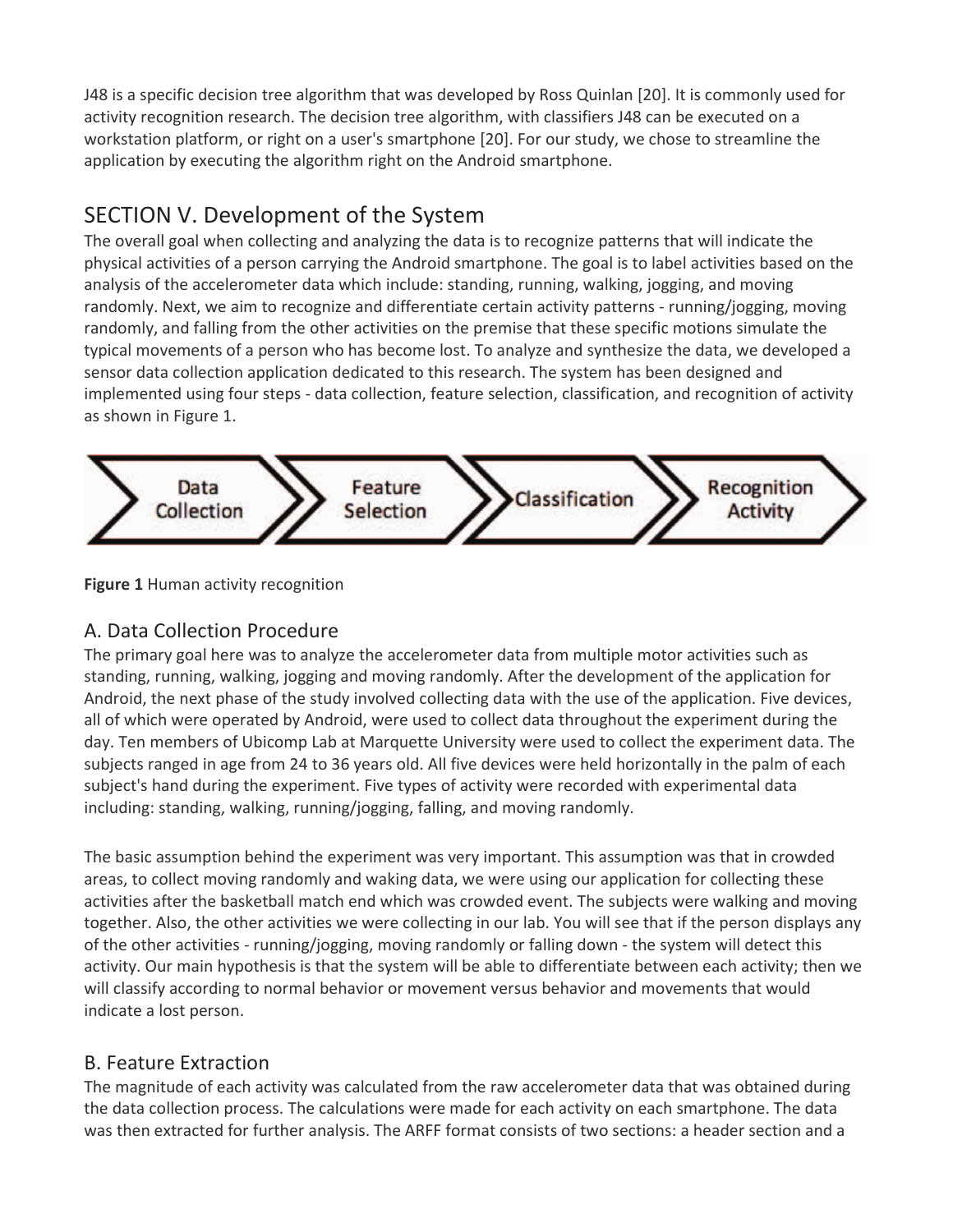data section. The header contains a list of attributes "extracted features" such as "Waking, Running, Falling…etc." and their types along with the name of the relation "Activity Recognition". The magnitude of the acceleration of each of the vectors can be calculated using the formula [\(1\):](https://ieeexplore.ieee.org/document/#deqn1) for a vector i, magnitude of acceleration magi. [11] [18].

$$
magi = \sqrt{x^2 + y^2 + z^2}
$$

#### C. Classification Algorithms for Activity Recognition

The classification algorithm is one of the important aspects of the research in Human Activity Recognition (HAR). Any classification algorithm can be used to classify the different movements based on the user inputs from the smartphones, as obtained during the data collection phase [19]. In order to decide which algorithm would work best, the different classification techniques were compared on the basis of predictive accuracy, speed, robustness, scalability, and interpretability criteria [9].

We used the decision tree algorithm in our research project. Classifiers J48 were prepared. The algorithm can be executed right on the Android smartphone, which works very well for our research and experiment [20]. It can also be done on an external platform, such as a workstation. We decided to use the decision tree algorithm as our method of classification algorithm because of its compatibility with the processing platform - the smartphone is able to execute the algorithm without any external or additional platform.

## SECTION VI. Evaluation

#### A. Experimental Work and Analysis

The data file contains our dataset and the combined feature-extracted data from ten subjects and 6,339 instances. The file implemented 10-fold cross validation on training data using the Weka toolkit [10]. K-fold validation used k-1 folds for training and the remaining one for testing. In other words, the dataset was divided into 10 separate sections. The classifier was then tested 10 times. In each test, a different section was chosen as the test set. Finally, the other nine sections were used as the training set. When they were evaluated compared to different classifiers using the same activity recognition data, J48 classifiers obtained a higher accuracy score.

Table I shows the Weka-generated confusion matrix for the J48 classifier. We can see many details from the confusion matrix. The total number of instances is 6,339 instances. Also, we can determine how many instances for each activity were recorded. The number of correctly classified instances is 5,808 instances, while the number of incorrectly classified instances is 531 instances. From these results, the accuracy rate of estimation activities is 91.6233%, while the percentage wrong in the accuracy rate is 8.3767% (Figure 2).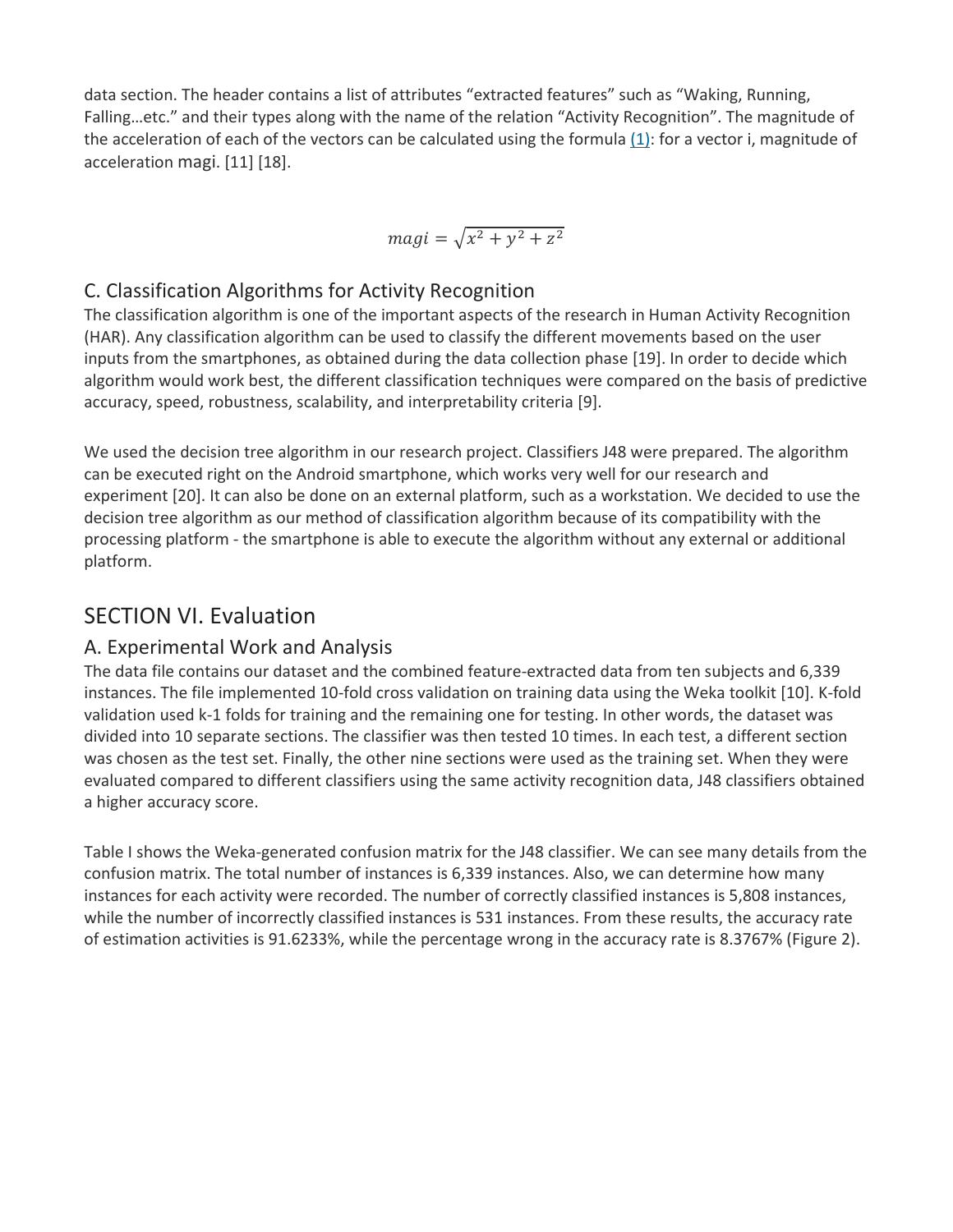| Classification      | Standing | Walking  | Running  | Fall-Down | Moving<br>Randomly |
|---------------------|----------|----------|----------|-----------|--------------------|
| Standing            | 1439     |          |          | $\theta$  |                    |
| Walking             |          | 1470     | 2        |           | 131                |
| Running/<br>Jogging |          |          | 984      | 8         | 106                |
| Falling<br>Down     | 0        | $\theta$ | $\theta$ | 722       | $\boldsymbol{0}$   |
| Moving<br>Randomly  |          | 150      | 121      | 19        | 1193               |

| Classification         | Standing | Walking | Running | Fall-Down | <b>Moving Randomly</b> |
|------------------------|----------|---------|---------|-----------|------------------------|
| Standing               | 1439     |         | U       |           |                        |
| Walking                |          | 1470    |         |           | 131                    |
| Running/Jogging        |          |         | 984     | 8         | 106                    |
| <b>Falling Down</b>    |          |         | O       | 722       |                        |
| <b>Moving Randomly</b> |          | 150     | 121     | 19        | 1193                   |

**Table I:** Confusion matrix of the classification results

#### B. Results Summary

We plotted a bar graph from the results obtained from Weka. We were able to achieve over 83 percent accuracy for recognizing random motion which is one of the main important activity for lost person behavior (Figure 2).



**Figure 2:** Comparing accuracy across various activities.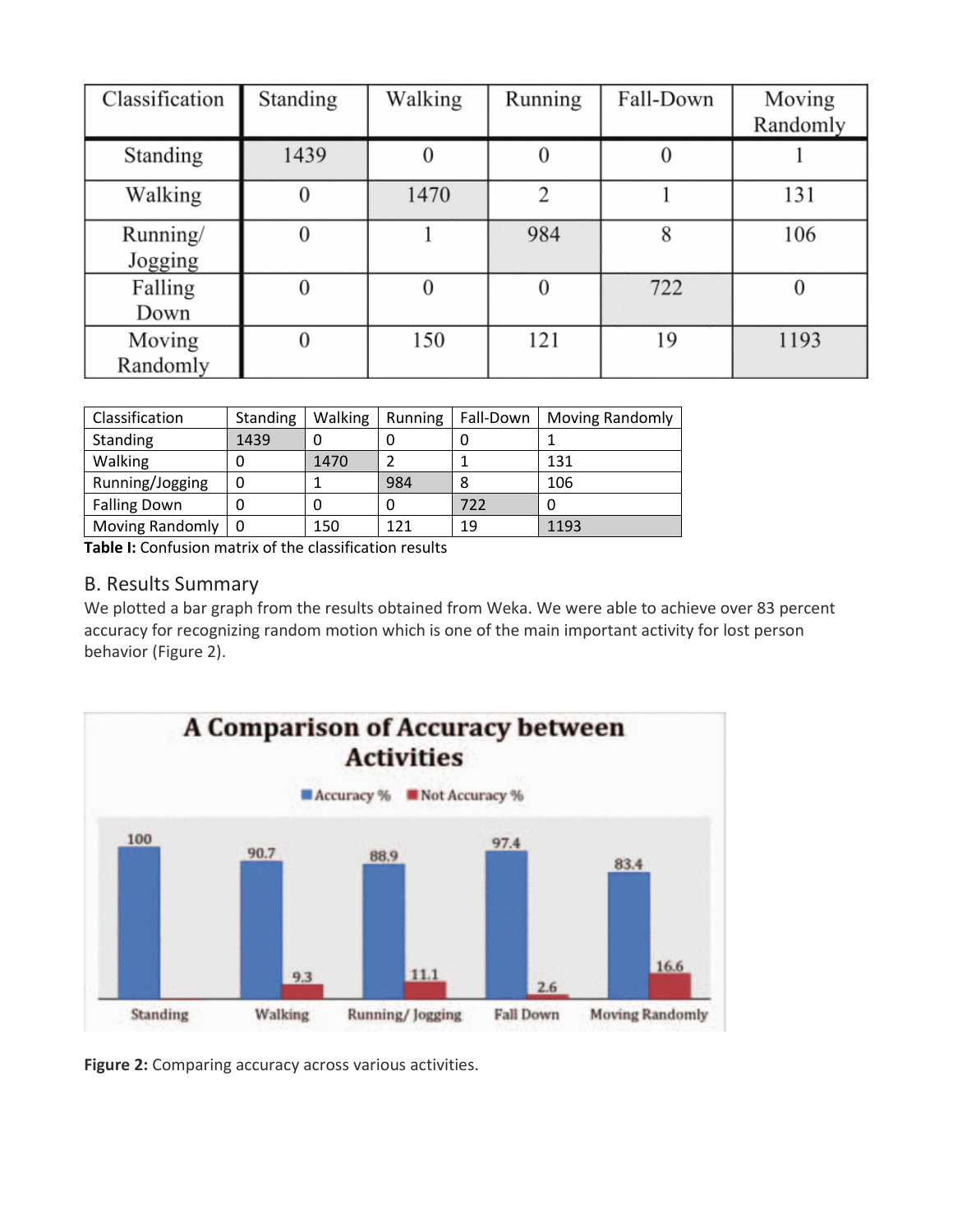#### C. System Design

This system provides a case study on how the movement pattern of a lost person can be extracted from an application on a smartphone. The system records sensor data gathered from the smartphone's tri-axial accelerometer. Wherever the user brings their phone, the application will be recording and analyzing the data constantly. Further, data can be processed, and it can be determined if the person's movement is following a normal or abnormal pattern. If the user's movement pattern is determined to be abnormal, the interpretation is that the user may be lost. In our system, we can recognize and differentiate running/jogging, fall, and random motion patterns from the other activities on the premise that these motions simulate the movement of a lost individual. Figure 3 shows main process acts.



**Figure 3:** Flow chart. The main process acts as supervisor to the subclasses.

#### D. User Interface

In the demo of our application, we built a system for detecting lost person behavior, and as shown in Figure 4, we display the four activities that the app can detect from the user's activity (moving randomly, running/jogging, falling, walking, and standing). Also, from these five activities, the app can detect and differentiate any activity that might indicate the person is at risk: moving randomly, running/jogging, and falling.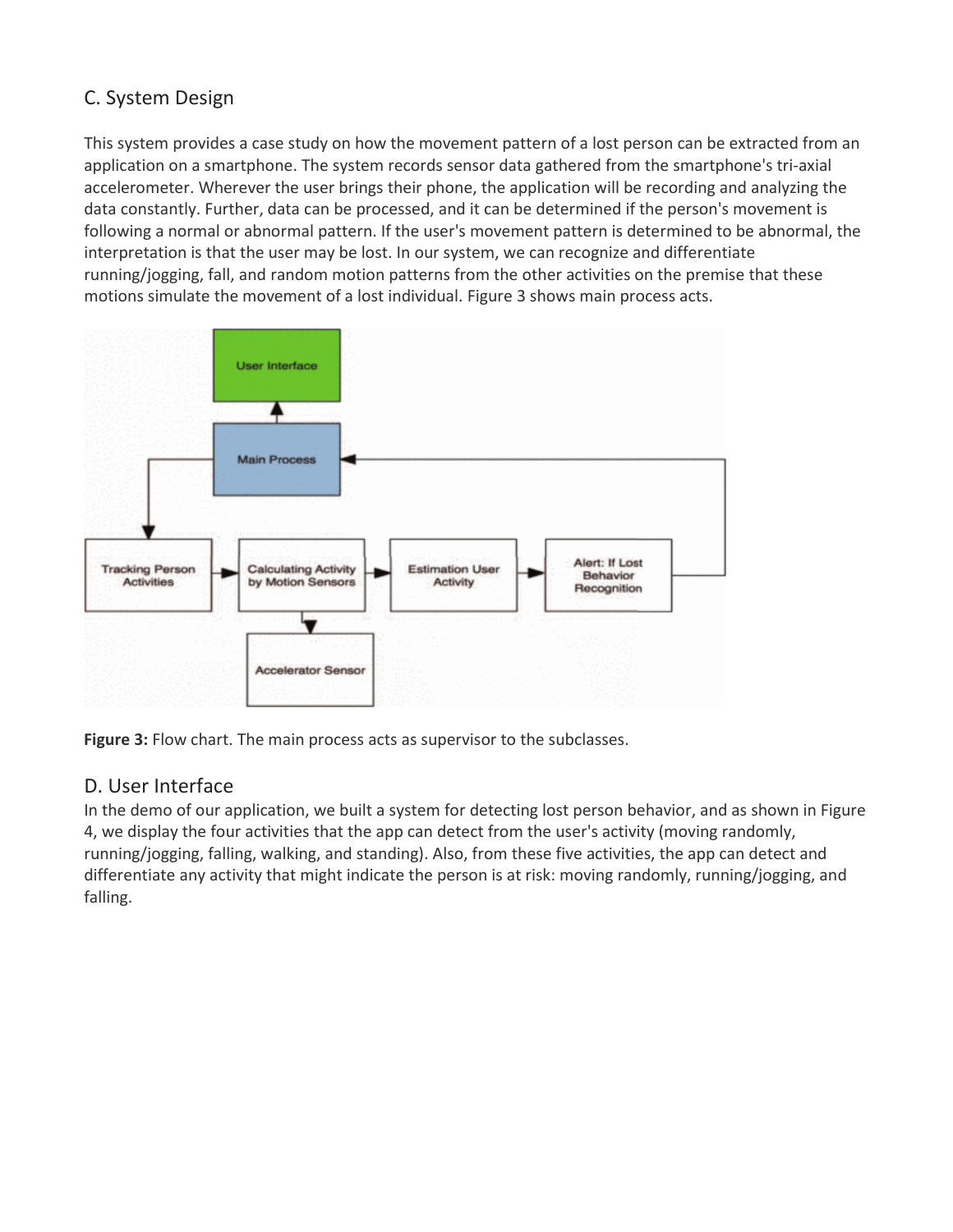

**Figure 4:** Demo interface of the ubitrack app.

## SECTION VII. Conclusion

In our system, we were able to obtain up to 92% recognition accuracy on lost person behavior. We created Ubitrack application for an Android smartphone, with which we can estimate the activity of lost person behavior in large crowds. We tested the application in real time and the Ubitrack application could quickly recognize trials of all five activities, as shown in Figure 4. We found that four of the activities (standing, walking, running/jogging, and falling) obtained a high level of accuracy of detection using the application. The fifth activity, moving randomly, obtained an accuracy rating of 83% accuracy, which is not bad considering that it is a difficult movement to track using only an accelerometer.

We can now discuss the results. We found that the classification system can accurately differentiate between four of the activities - standing, walking, running, and falling. This is because they are basic activities with one basic pattern of motion that either occurs one time, or repeats in a steady pattern. Moving randomly was a motion that the classifier could not as accurately distinguish from the other four activities. We expected that this would be the most difficult activity to track because it involves many possible motions occurring in a random order, not repetitive motion such as walking or running or a single motion such as falling. Due to the randomness involved in this activity, it is inherently difficult to accurately detect these activities versus the other four activities. In the future, we aim to incorporate more sensors and technologies such as GPS, gyroscopic sensors, cameras, and Received Signal Strength Indicator (RSSI) to increase the accuracy of an activity recognition.

#### References

- 1. [online] Available: http://ubicomp.mscs.mu.edu.
- 2. A. Muaremi, J. Seiter, G. Tröster, A. Bexheti, "Monitor and understand pilgrims: Data collection using smartphones and wearable devices", *UbiCom International Workshop on Human Activity Sensing Corpus and Its Application (HASCA)*, 2013.
- 3. *Android Open Source Project. (2017). Sensors overview*, [online] Available: http://developer.android.com/guide/topics/sensors/sensors\_overview.html.
- 4. M. Hall, E. Frank, G. Holmes, B. Pfahringer, P. Reutemann, I.H. Witten, "The weka data mining software: an update", *ACM SIGKDD explorations newsletter*, vol. 11, no. 1, pp. 10-18, 2009.
- 5. K.A. Hill, "The psychology of lost" in Lost Person Behavior, Ottawa, Canada:National SAR Secretariat, pp. 116, 1998.